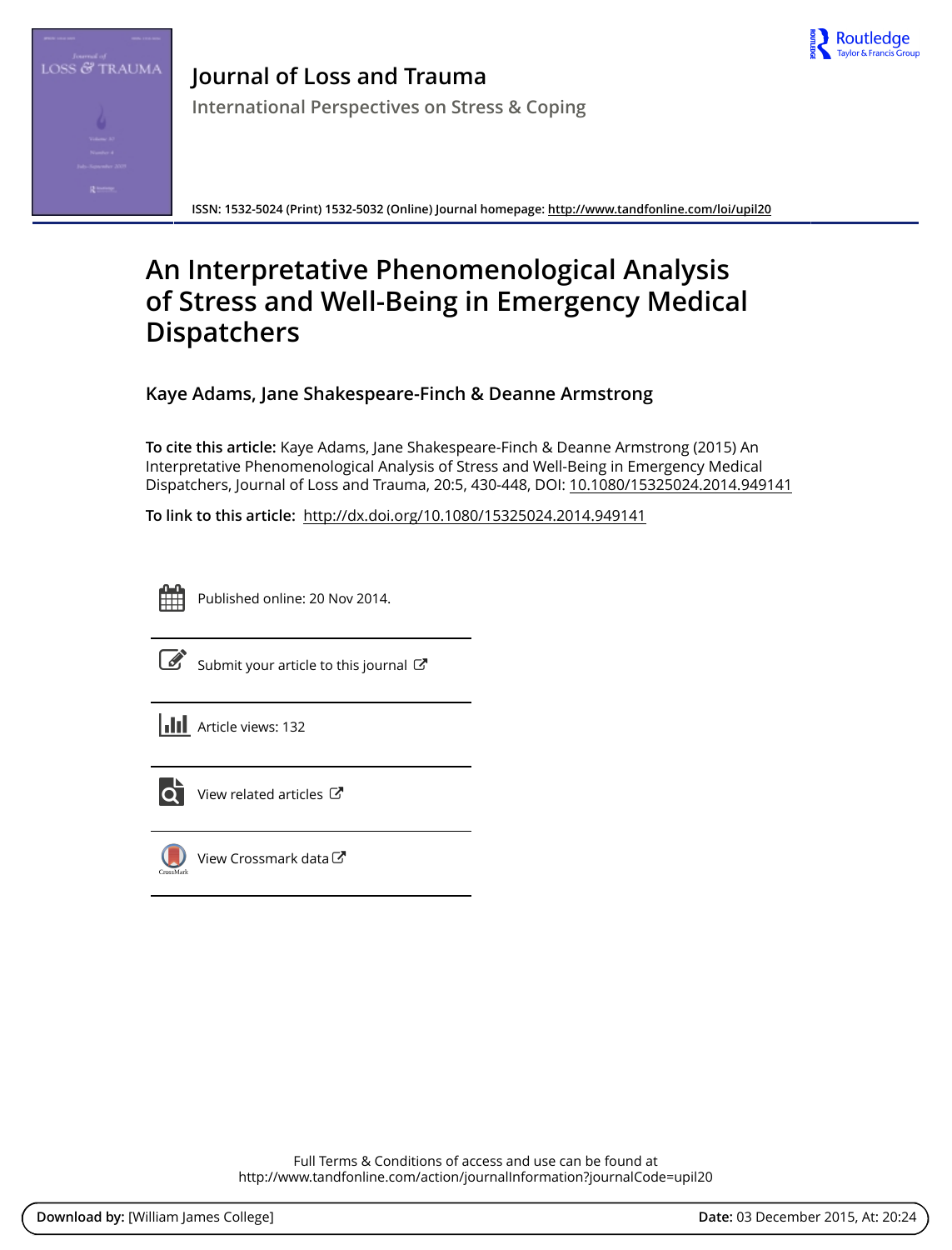

# An Interpretative Phenomenological Analysis of Stress and Well-Being in Emergency Medical Dispatchers

KAYE ADAMS, JANE SHAKESPEARE-FINCH, and DEANNE ARMSTRONG

School of Psychology and Counselling, Faculty of Health, Institute for Health and Biomedical Innovation, Queensland University of Technology, Brisbane, Australia

This study explored stress and well-being among emergency medical dispatchers (EMDs) who remotely provide crisis intervention to medical emergencies through telehealth support. Semistructured interviews with 16 EMDs were conducted, and interpretative phenomenological analysis was used to identify themes in the data. Results indicated that despite their physical distance from the crisis scene, EMDs can experience vicarious trauma through acute and cumulative exposure to traumatic incidents and their perceived lack of control, which can expound feelings of helplessness. Three superordinate themes of operational stress and trauma, organizational stress, and posttraumatic growth were identified. Practical implications are suggested to enable emergency services organizations to counteract this job-related stress and promote more positive mental health outcomes.

KEYWORDS emergency medical dispatcher, communications, ambulance, stress, vicarious trauma, emergency services

When an accident or health crisis places human life at risk, often the spontaneous reaction by those at the scene is to dial their national emergency telephone ''hotline'' number (e.g., ''triple zero'' in Australia and ''nineone-one'' in the U.S.). These hotlines enable direct access for community

Received 29 March 2014; accepted 23 June 2014.

Address correspondence to Kaye Adams, C/- Jane Shakespeare-Finch, School of Psychology and Counselling, Queensland University of Technology, Victoria Park Road, Kelvin Grove, Qld 4059, Brisbane, Australia. E-mail: [kadams0@yahoo.com](mailto:kadams0@yahoo.com)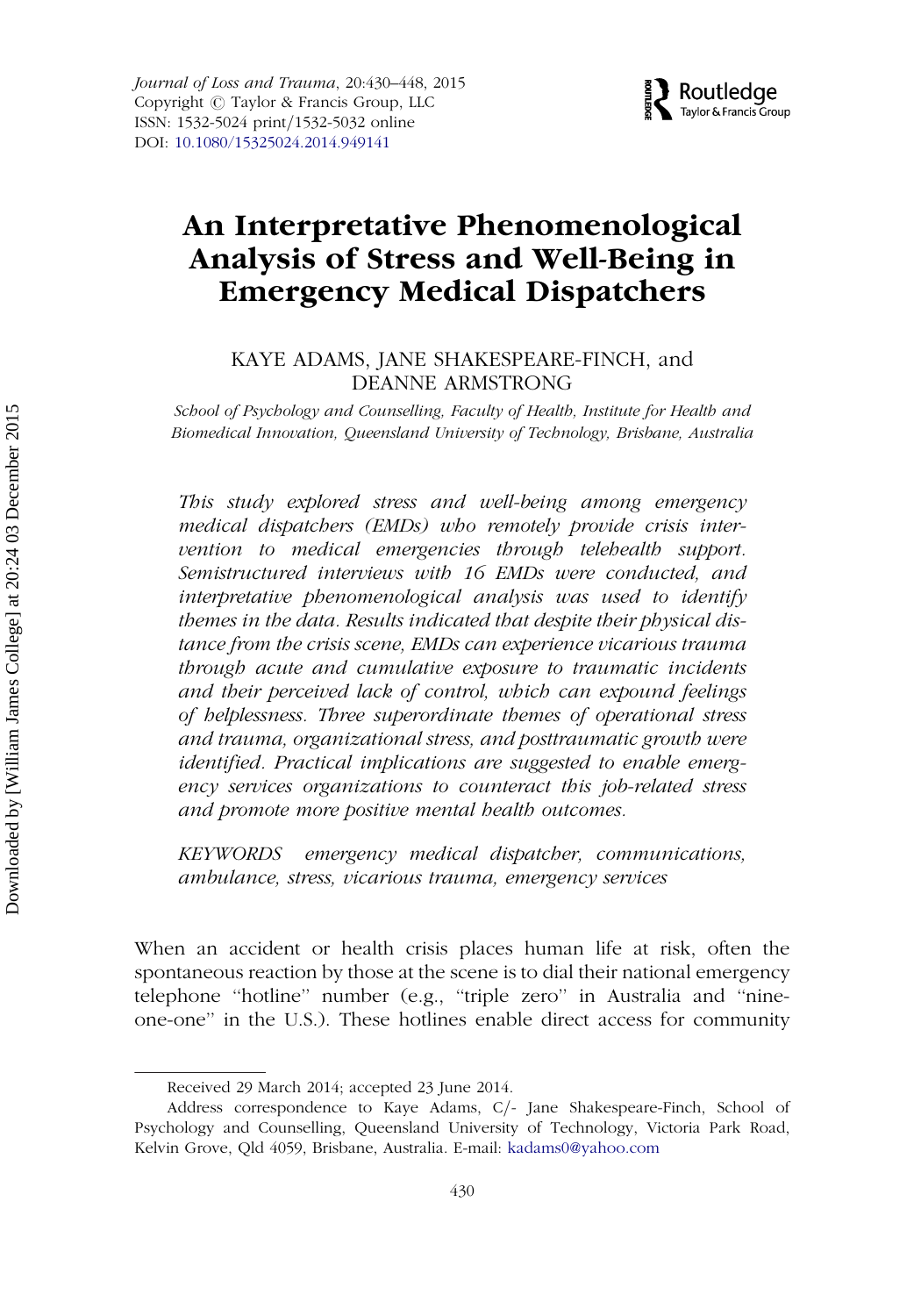members to emergency responders, including medical service support and resources for ambulance, rescue, and immediate first aid advice. The emergency medical dispatcher (EMD) who answers this telemedicine call becomes the pre-hospital carer whose skills and ability can directly affect patient outcomes. This initial response to crisis is often the most time critical phase and is, therefore, a pivotal stage in the medical care process. Devoid of visual and physical contact with the caller and the crisis scene, EMDs are required to provide this service remotely, using their verbal and audio skills to locate the patient, identify and classify the medical situation, employ and coordinate appropriate resources, and provide critical first aid instruction while mediating the caller's stress and trauma (Queensland Ambulance Service, [2012\)](#page-18-0). It has been suggested that the pressures associated with this role may induce high stress levels equal to those of ''on the scene'' emergency workers (Jenkins, [1997\)](#page-17-0); however, there is little research on EMDs' health and well-being.

Research on telehealth workers has predominantly focused on communication difficulties and how the subsequent stress relating to these difficulties may directly affect patient outcomes (e.g., Rothwell, Ellington, Planalp, & Crouch, [2011\)](#page-18-0). Telehealth workers can become auditory witnesses to others experiencing direct or indirect trauma-related stress; however, there is very little research to date examining personal impacts this may incur. The witnessing of trauma or repeated exposure to others' trauma has been more commonly referred to in the literature as vicarious trauma, which differentiates the position of the person from the stressor (McCann & Pearlman, [1990\)](#page-18-0). The Diagnostic and Statistical Manual of Mental Disorders (5th edition; American Psychiatric Association [APA], [2013\)](#page-17-0) refers to the witnessing of others' trauma as a potential criterion for posttraumatic stress disorder (PTSD)—for example, a traumatic event happening to others (in person), learning of a traumatic event occurring to a close family member or friend, or repeated and extreme indirect exposure to adverse details of trauma (APA, 2013). Emergency service workers (ESWs) ''on the scene'' can potentially be subjected to both direct and vicarious trauma; however, as EMDs are physically distanced from these threats, it could be hypothesized that they are more likely to be affected by the latter criterion through auditory witnessing.

Although there is little research on the personal impacts of operational stress on telecommunications emergency workers, there is related literature regarding the well-being of on the scene emergency workers. Generally, such research asserts that these individuals are potentially more susceptible to higher risks of burnout and PTSD than the general population through their regular exposure to potentially traumatic events (e.g., Alexander & Klein, [2001](#page-17-0); Kirby, Shakespeare-Finch, & Palk, [2011](#page-17-0)). ESWs may experience trauma directly or vicariously as well as general stress (e.g., contending with operational risks to personal safety, heavy workloads, and overtime and shift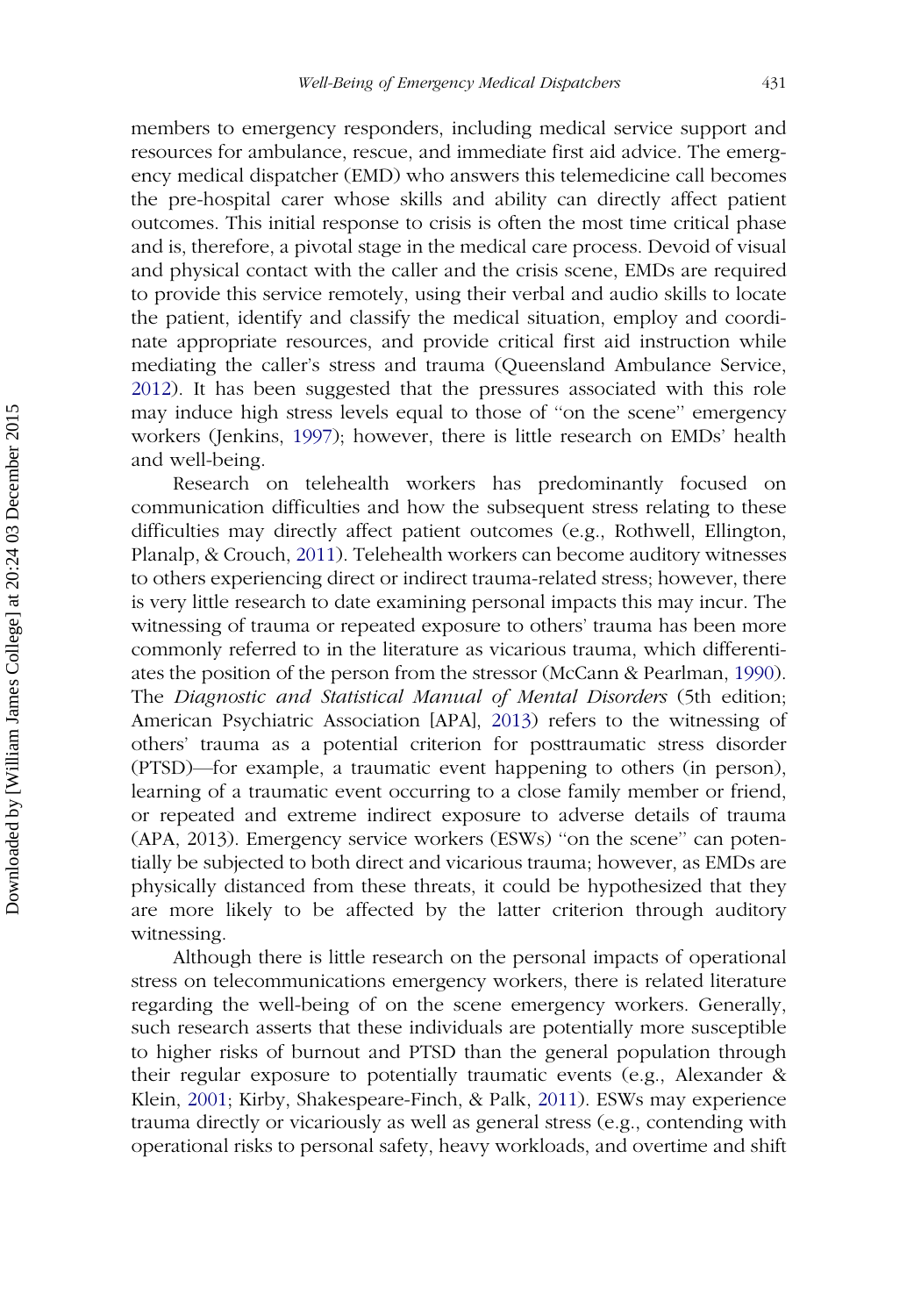work), which can negatively impact on both their professional and personal lives (Archer, Williams, Sofianopoulos, & Thompson, [2011;](#page-17-0) Regehr, [2005](#page-18-0)). Organizational stressors can also contribute to health outcomes due to factors such as perceptions of a lack of value and lack of control within their work (Mahony, [2001](#page-18-0)). Despite these stresses, many ESWs find their role rewarding, and they are able to learn to deal with these more stressful and traumatic aspects of their job, seemingly taking them in stride (Regehr, Goldberg, & Hughes, [2002\)](#page-18-0).

In addition to knowledge of potential harm that can occur in the ESW role, there is also research providing personal narratives of growth from vicarious trauma. Posttraumatic growth describes positive changes in a person after experiencing trauma, where previous beliefs are challenged and cognitions of rumination and self-disclosure are used to engage in growth processes (Lindstrom, Cann, Calhoun, & Tedeschi, 2011). Positive changes can occur in the domains of self-perception, interpersonal relationships, and philosophies of life (Tedeschi & Calhoun, [1996\)](#page-18-0). Research with paramedics has shown that in addition to encountering difficulties from occupational stress and trauma in emergency work, these experiences can also become a catalyst for positive change and growth (e.g., Kirby et al., [2011](#page-17-0)). Research with firefighters found that particular coping strategies (self-care), support, and respect from the organization were significant predictors of posttraumatic growth (PTG) (Armstrong, Shakespeare-Finch, & Shochet, [2014](#page-17-0)). This research with ESWs highlights that PTG is a possible outcome and one that may be related to a variety of organizational or individual factors. To date, no research of which we are aware has assessed posttraumatic growth within the EMD population.

Current literature on EMDs has hypothesized that organizational and operational elements may be potential sources of stress within this population (Miller, [1995\)](#page-18-0), and data from exploratory health studies also allude to this (e.g., Anshel, Umscheid, & Brinthaupt, [2012](#page-17-0)). More explicit evidence was identified in Forslund, Kihlgren, and Kihlgren's ([2004\)](#page-17-0) qualitative research with 16 Swedish EMDs. This research provided detailed insights into operational difficulties and identified that stress was experienced through uncertainty, communication difficulties, and strains on internal and external resources. Using a phenomenological-hermeneutic approach to analyze the meanings of this data, Forslund et al. concluded that uncertainty and unpredictability are potentially major contributors to stress with this population. Weibel, Gabrion, Aussedate, and Kreutz's ([2003](#page-18-0)) preliminary research on EMDs' health identified increases in the stress hormone cortisol among those on the job (compared to those off duty), indicating that work-related stress may negatively affect EMDs' health and well-being. Jenkins's [\(1997](#page-17-0)) research on EMDs working through Hurricane Andrew measured psychometric levels of stress that were considered comparable to emergency workers on the scene. Despite the significance of Jenkins's findings, it could not be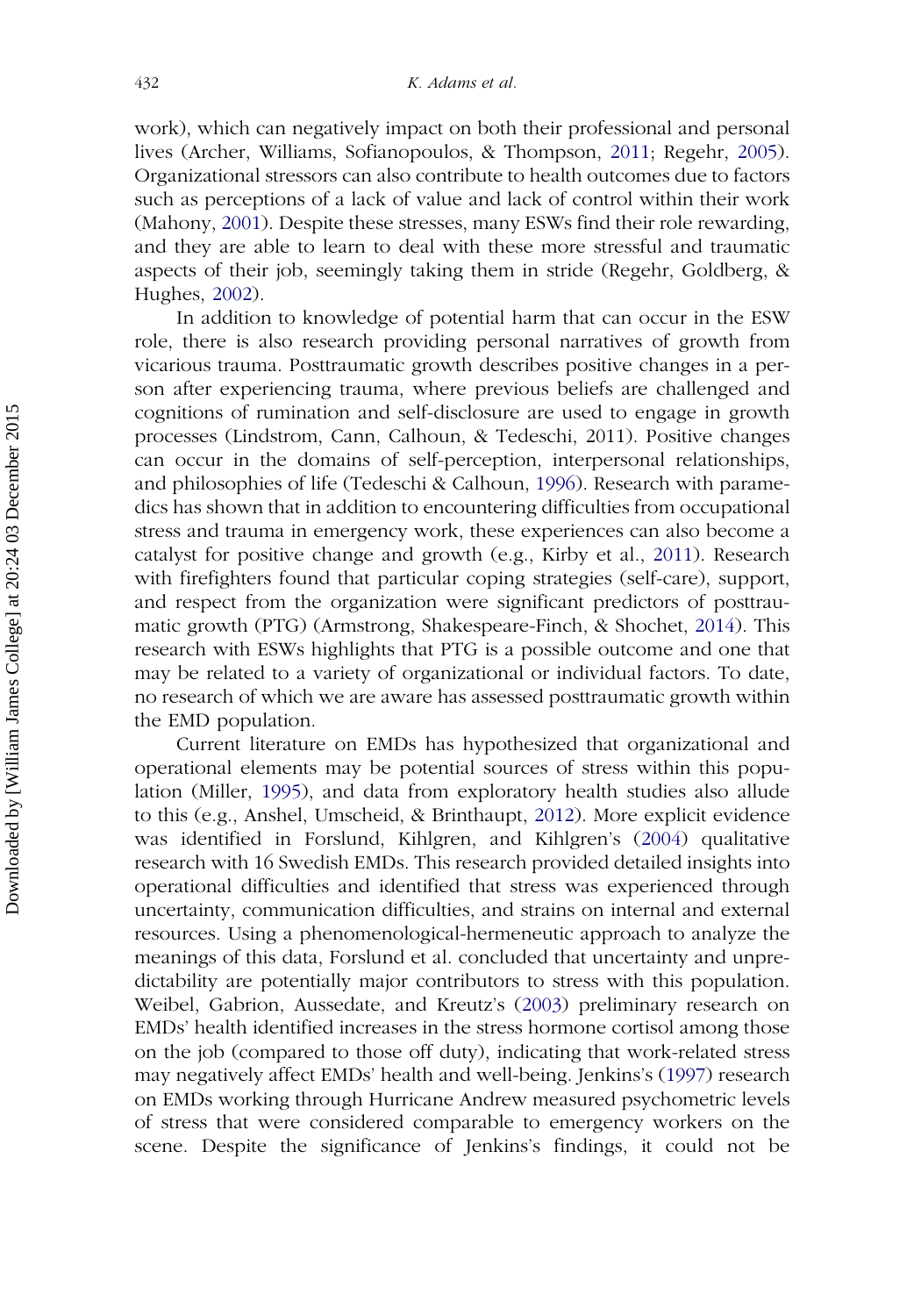distinguished if this distress was through the EMDs' experiences as primary victims, helpers, or community members.

The findings of the current body of research on EMDs elucidate that there are significant stressors associated with the EMD role; however, there is a lack of information about how these personnel experience this role and manage and cope with the associated challenges. Therefore, the goal of this research was to use a rigorous qualitative design to investigate the lived experiences of EMDs in order to further understand their experiences and to provide information on how best to promote mental health and well-being in this population, with a view to identifying factors that may mediate the demands of this important work.

#### METHOD

# Methodological Approach

Due to the scarcity of EMD research, a qualitative approach using a semistructured interview format was utilized. Qualitative research within health studies enables exploration of complex phenomena that cannot yet be reduced to a range of variables (Landridge, [2007](#page-17-0)). The use of semistructured interviews in the form of a short series of open-ended questions was designed to initiate the conversation and then allow participants to direct the flow of their responses into areas they considered most pertinent. Interpretative phenomenological analysis (IPA) was used to analyze our data. IPA allows the researcher to capture an authentic insight into the unique contextual experiences of the participants with limited preconceived ideas regarding the variables at play. IPA was also chosen for its ability to encompass an ideographic study, using a ''bottom up'' rather than ''top down'' approach to capture new data and explore meanings as well as balance findings relating to both the individual and the shared account of a group (Reid, Flowers, & Larkin, [2005\)](#page-18-0).

# Setting and Participants

For the current research, EMDs were recruited via e-mail within one statewide service from city and country regions to represent three different communications centers (120 EMDs). Of the 35 EMDs who volunteered, a random selection were approached for an interview. Patterns and conceptual relationships from the collected data were found to stabilize after nine interviews, thereby achieving theoretical saturation (Landridge, [2007\)](#page-17-0). Additional participants were then strategically targeted by region, age, and gender to enable a representative sample of the EMD population and ensure that information did not differ as a function of these demographic variables. The final sample size was 16, and the age range was 24–57 years  $(M = 41, SD = 10.24)$ ; gender ratios were reflective of regional figures (Spence, [2012\)](#page-18-0). Six participants were male,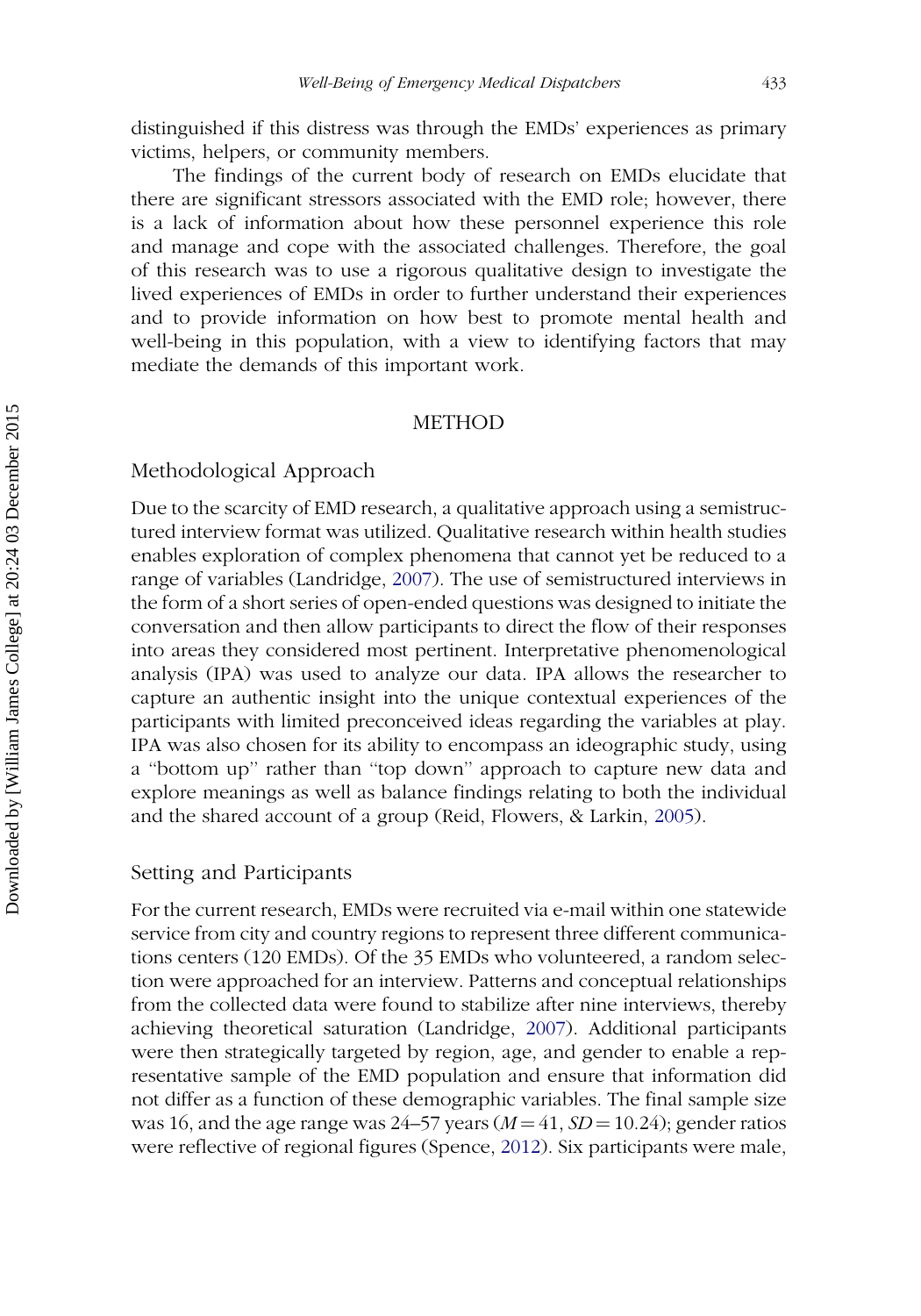and 10 were female. Time in the EMD work role ranged from 2–15 years  $(M = 7, SD = 4.67)$ , with a range of auxiliary EMD roles such as supervisors, team leaders, trainers, and peer supporters also represented. Two participants had paramedic backgrounds. Fourteen worked full-time and two part-time. Fourteen participants self-identified as Caucasian-Australian.

# Data Collection

Interviews were conducted by the first author within private offices in two regions ( $n = 10$ ), via phone ( $n = 4$ ), and via Skype ( $n = 2$ ). To ensure confidentiality of dialogues, participant transcripts were assigned a sequential number system according to gender (e.g., Participant 1, female). As this EMD population was relatively small (120 in total), additional participant data were not included with the quotations used as this could potentially identify participants. Interviews commenced with the question ''When you first applied for the role of EMD, what did you anticipate this role would be like?'' Questioning then followed an open-ended format to follow the lead and direction of the participants' narrative to detail their experiences as an EMD over the course of their career. Interviews were recorded and then transcribed verbatim to maintain the integrity of the data.

#### Analysis

The initial analysis was conducted at a case level to determine individual emergent themes; then patterns and connections were explored, clarified, and emphasized as a collective group (Smith, Flowers, & Larkin, [2009](#page-18-0)). The interpretative component of IPA allows the researcher to speculate on the data and to identify and summarize what the data mean to the participants (Reid et al., [2005](#page-18-0)). Data were reviewed for individual meanings, which are illustrated with quotes. Individual summary tables were constructed, illustrating the meanings identified for each participant. These meanings were then collated across participants to identify significant subthemes of the data. Next, patterns were identified from the subthemes, which allowed for identification of constituent themes. Constituent themes were then extracted, structured, and formed into a master summary table that allowed for identification of overarching superordinate themes. Themes were also constructed into graphical tables and visually examined against the potential variables of participant age, time in role, and gender, with no prominent clusters or correlations observed. The data were rechecked and the analysis corroborated with an independent rater to produce a comprehensive and psychologically informed description. No significant or identifiable differences resulting from participant age, time in role, or gender were noted with the data. As the analysis is interpretative, results are expanded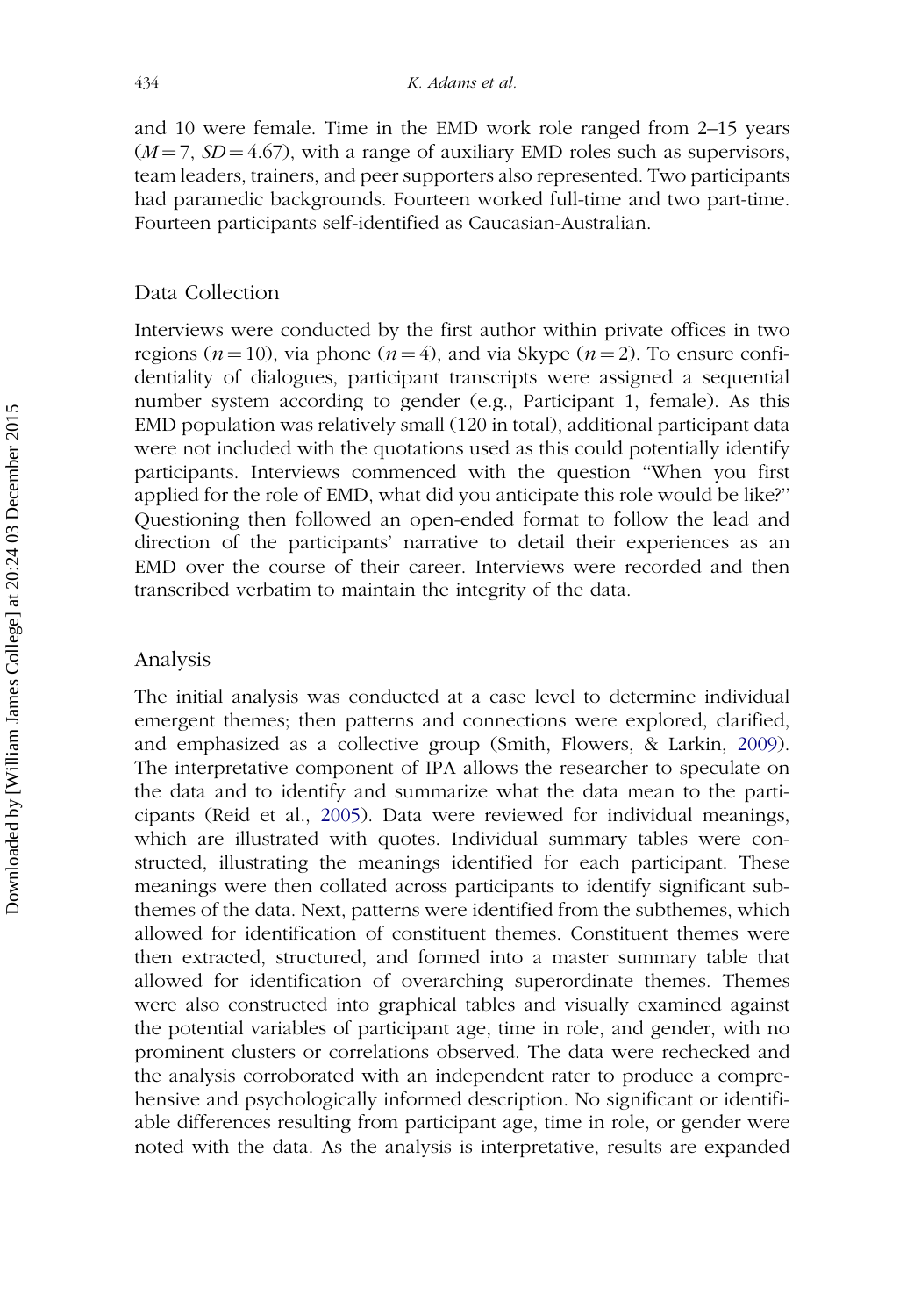through quotes to provide the reader with example data. This allows transparency of the analysis in order to assess its plausibility (Reid et al., [2005\)](#page-18-0).

# **RESULTS**

Three superordinate themes emerged from the data: (a) operational stress and vicarious trauma, (b) organizational stress, and (c) posttraumatic growth. The superordinate themes comprised 14 constituent themes derived from clustering subthemes. Figure [1](#page-7-0) provides a hierarchical visual depiction of the three levels of themes.

# Operational Stress and Vicarious Trauma

#### ADJUSTMENT TO ROLE

While stress and vicarious traumatization can occur any time, the first 1–2 years was detailed as the most pivotal period of adjustment, and a ''make or break'' period as EMDs adapt to the complexities of the work role. The proximity of the role to the life and death and emotional reactivity of callers in trauma is also challenging; for example, ''it's one of the only places I've heard some of the tones of voices and the panic in people's voices, that sort of stuff'' (Participant 12, male). The complexity of the role was described as a steep learning curve with feelings of being overwhelmed, having intrusive thoughts, and ruminating as they adjusted to the role. For example, ''[after work] your brain would start replaying in your head, calls you've had in the day, and could I have done this differently, especially if it's a severe one. 'What ifs' really do hinder you'' (Participant 1, female).

#### CALLS

The relentless exposure to incoming calls and the complex nature of many of these calls were expressed as significant stressors. Complexity relates to ambiguity with information, multifaceted medical needs, rescue in remote locations, and communication difficulties. EMDs also expressed how they are frequently abused and witness a ''darker side'' of life—assaults, murder, mental health problems, and substance use. To address the complexities of assessment without visual and physical connection to the caller in crisis, EMDs described how they use visualization to bridge this gap. ''Because you're doing everything in front of a desk really, the only way you can really get a sense of what's going on is to imagine it'' (Participant 14, male). Several EMDs reported lasting memories of graphic details and residual memories of callers' emotions: ''We focus on what they're saying, what they're telling us, umm, the surrounds that we hear on the phone, the pictures they paint to us on the phone is our focus and sometimes that can be a bad thing'' (Participant 10, female).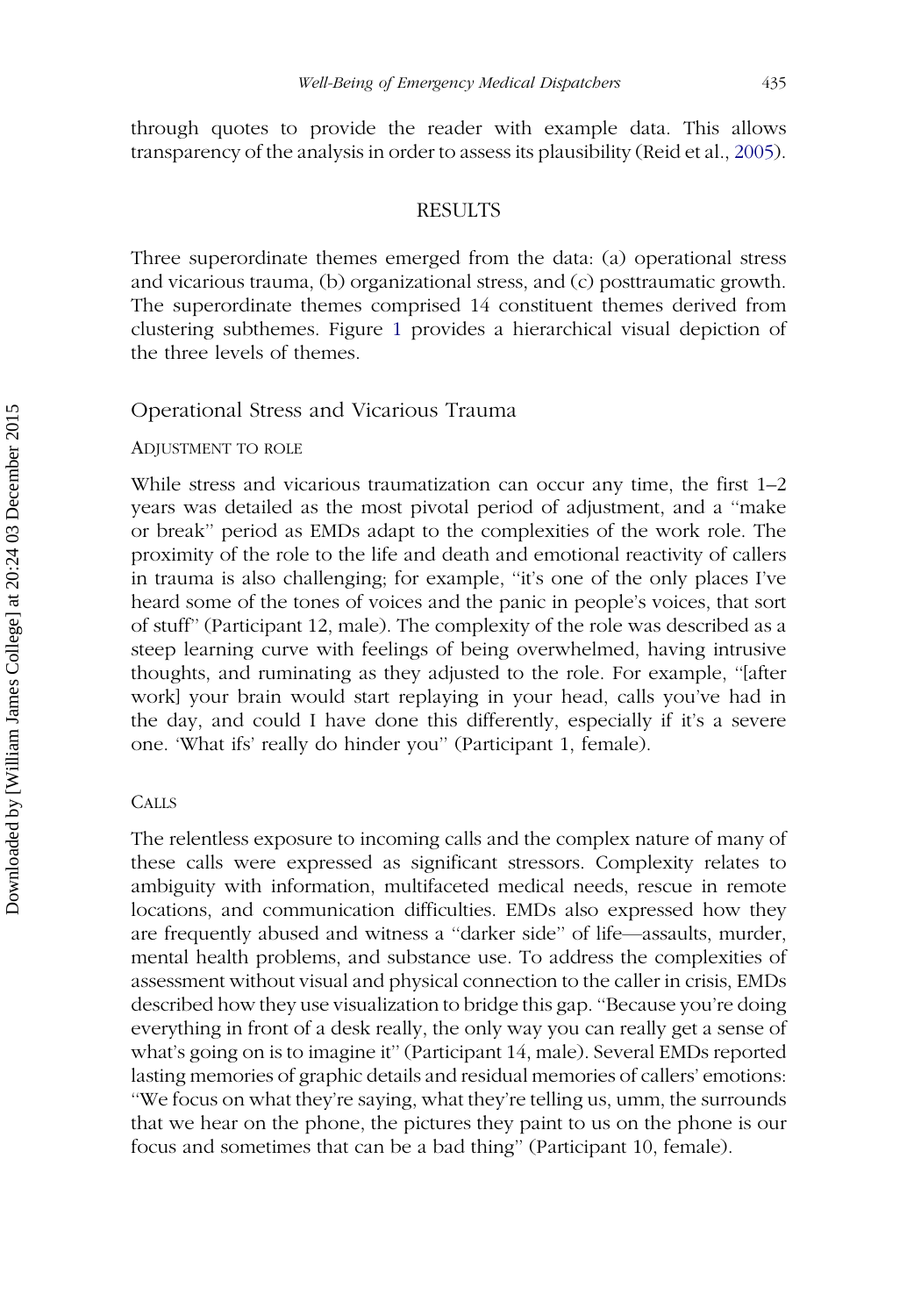<span id="page-7-0"></span>

FIGURE 1 Results of interpretative phenomenological analysis of emergency medical dispatchers. Left to right: superordinate themes, constituent themes, and subthemes.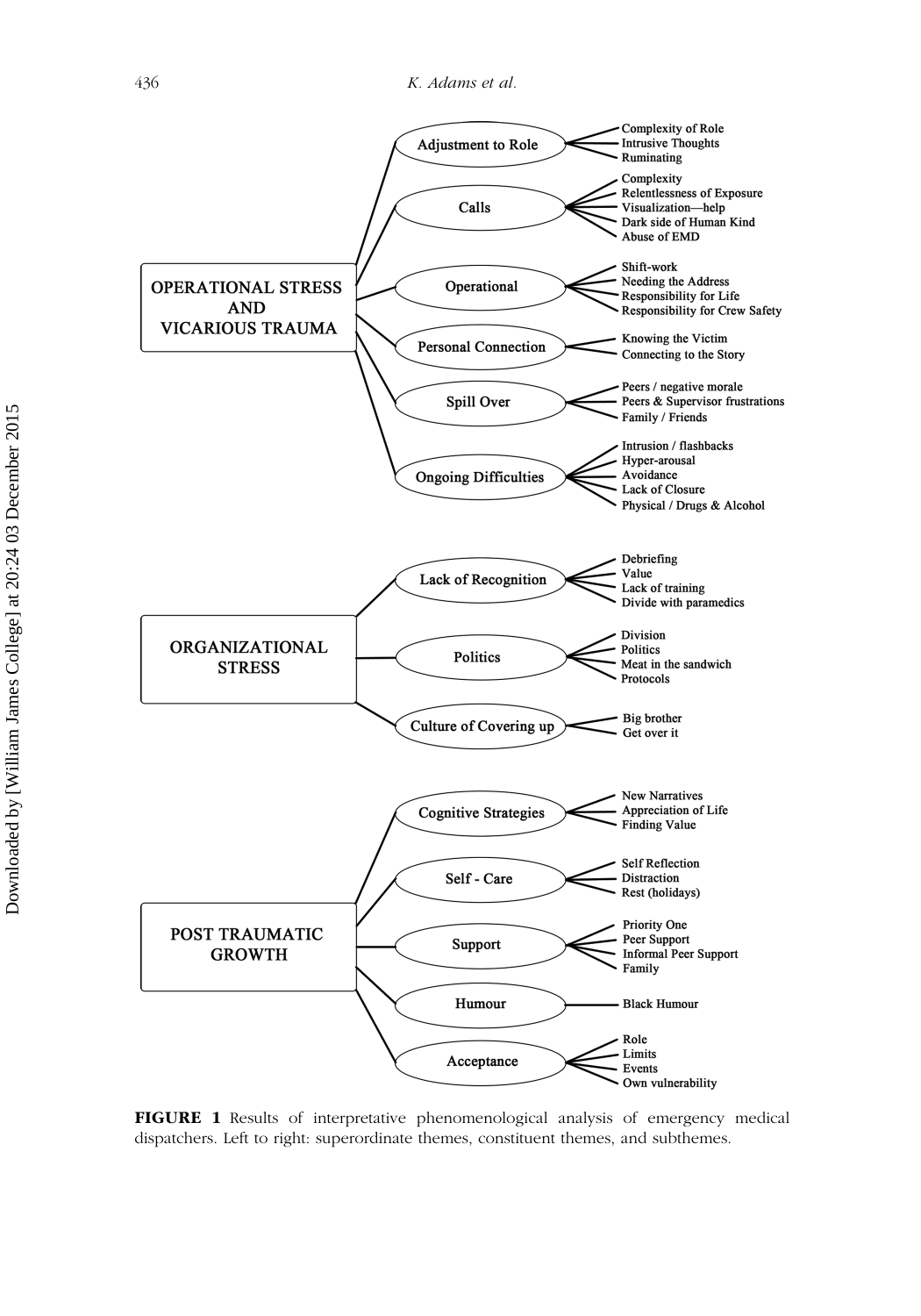EMDs described how they seek to bring control and clarity by taking control of callers to use them as a conduit, coaching them to follow their instructions for applying aid: ''The cord was around her [baby's] neck when she was born, and talking to the father he was like 'I'm not doing it' and I'm like 'Well no one else is doing it, get down there' ... and it was just perfect'' (Participant 5, female). However, seeking to use the caller does not always end positively. An example is a mother who was too terrified to follow the EMD's instructions to go back into her house and perform first aid to save her choking child. The EMD described using his ''dad's'' voice when all else had failed: [mother] ''I can't, I'm too scared.'' [EMD] ''Do you know what? You're just going to have to do it, you're this patient's mother.'' ... Before I knew it, she's in the car with the child, driving to the local hospital and I'm going ''Stop! You need to pull over so I can give you instructions.'' [mother] ''I don't think I can.'' [EMD] ''You have to." "And then the phone went dead." . . . I probably have more internal turmoil because I couldn't give that person the best possible instructions that I know I could because that person wouldn't listen to me. My job is to make someone listen to me'' (Participant 2, male).

#### OPERATIONAL

EMDs expressed how they combat the physical effects of stress and fatigue through shift work, which can affect both their health and social life. Daily operational stress was experienced through EMDs' perceptions of being responsible for the lives of others, combined with an acute awareness that any call could be evaluated for quality control. Vigilance to take care of the safety of both the client and the paramedic crews was described as a constant psychological weight that is part of their role: ''The stress of ambulance is... I need to do the best I can to save this person before the ambulance gets there, so you are in charge of someone's life'' (Participant 10, female).

#### PERSONAL CONNECTION

EMDs may form emotionally intimate connections with callers as they support them during their time of crisis. Several EMDs described how connecting with the caller's story through their own personal experiences or knowing the caller or patient increased their level of stress and traumatization, as depicted in Participant 5's (female) experience of working in the communications room when a family friend died: ''It was horrible, one of the most traumatic things in my career.''

#### SPILLOVER

Stress carried over from the pressure and trauma exposure associated with this role was found at times to spill over into the workplace, which fostered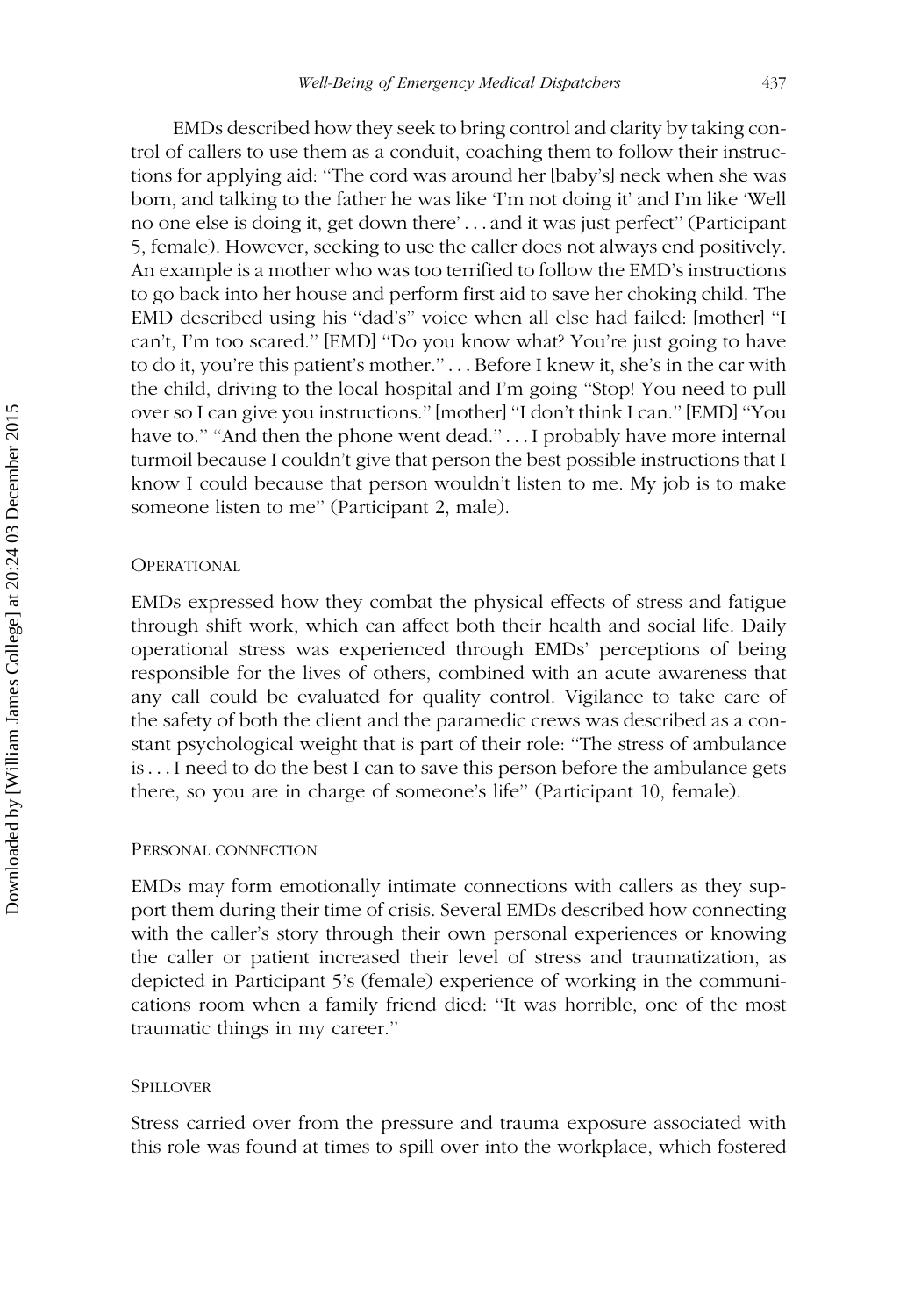negative morale: ''Not everyone handles the stresses of the job as well, and I think that when other people can't handle it, I guess it sometimes can get taken out on each other.... Personally I find that's actually more stressful than giving someone CPR and having someone scream and cry'' (Participant 1, female). Also: ''We have had situations where people will throw their head sets in the air and say 'I've had enough'" (Participant 9, female). The stress relating to the EMD role was also found to spill over into their personal life: ''When I don't have enough resources and things don't go perfectly I tend to get very stressed, very anxious, and I get insomnia'' (Participant 16, female).

#### ONGOING DIFFICULTIES

Ongoing difficulties with stress related to the role and specific calls were evident in a variety of ways consistent with PTSD symptoms. Ongoing difficulties were expressed as feelings of powerlessness, failure to save lives, or failure to control situations, which were experienced through ongoing nightmares, insomnia, drug and alcohol use, shutting down emotionally, numbness, hyperarousal, and isolation. Specific calls where EMDs were an auditory witness to callers' intensive emotions, crisis details, and critical and chaotic crisis situations were described as sometimes imprinting into their memories. Some EMDs sought psychological and peer support, while others reported ongoing symptoms such as hypervigilance from a lack of closure of previous traumatic events. For example: ''You're just waiting for [another natural disaster] to happen, which is not a good way to be. 'Cause no one has had any closure'' (Participant 10, female). Sometimes the negative impacts of their work role are noticed by significant others:

When I come home, I have to turn that back on again [emotion]. ... I have to be a whole person, not just a calm person in the middle of a storm doing the best I can. It doesn't always come back I guess; this empathetic feeling person doesn't always reappear, and other people in my life have said that I'm [now] very cold and disconnected. (Participant 14, male)

This is also noticed through self-awareness of physical signs. For example: ''If I go to put on my uniform and start to do these ones [shows hand shaking] and I think yeah, no, that's not a good idea [to go to work]'' (Participant 6, female).

#### Organizational Stress

#### LACK OF RECOGNITION

All EMDs in this sample depicted stress directly relating to organizational procedures through protocols and policies, and many perceived they lacked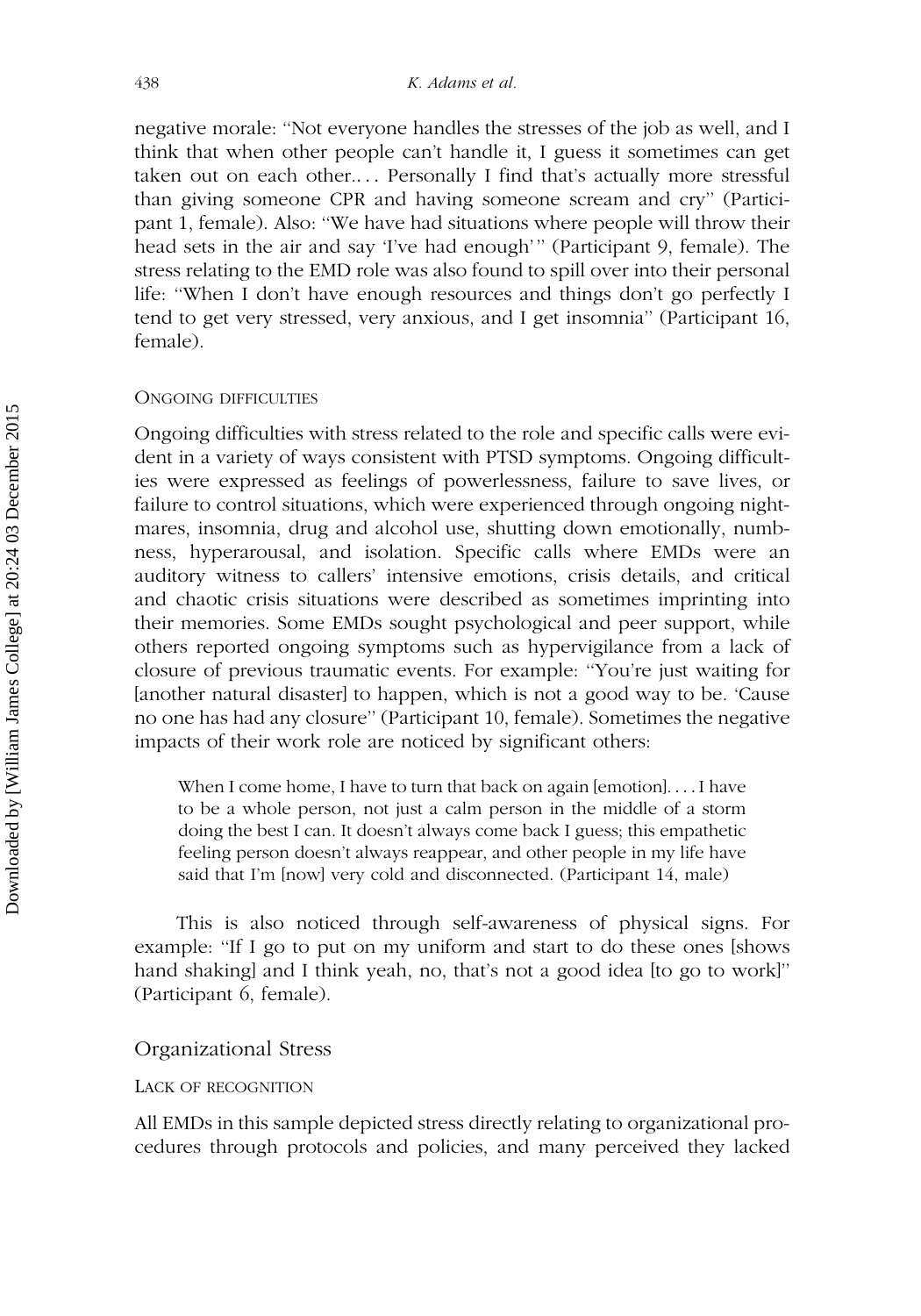value within the organization. While EMDs expressed an understanding and acceptance of the need for protocols and auditing, they also described how they rarely receive positive feedback: ''You just don't get feedback unless you do something wrong'' (Participant 15, male). A perception of exclusion from training, promotions, debriefings, rewards, and ceremonies available readily to other ESWs was found to foster beliefs that the EMD role is seen as less significant by the organization than other emergency workers. This is explicated by EMDs' perceived exclusion from support and ceremonies after a large natural disaster: ''I think that [lack of support after the disaster] really cemented for me that we weren't considered important by the powers that be'' (Participant 6, female). Also: ''I was very proud of it when I heard about it [being awarded a medal], and I thought this recognition is fantastic, umm, but the way it was handed out [across a desk rather than at the ceremony with paramedics] was just disrespectful ... it means nothing now'' (Participant 10, female).

In contrast, being included in debriefings was seen as a portrayal of their value and importance within the emergency organization. Attending debriefings (when invited) was found to assist EMDs with processing highly traumatic events by providing them with an avenue to discuss their concerns and with psychological closure and value: ''I felt it was good to air out our frustrations; we could just air and talk about anything. ... I felt personally myself that we were heard. But yeah, I felt valued'' (Participant 8, male).

#### **POLITICS**

EMDs reported that a divide between them and on the scene staff is fostered through organizational procedures where the EMD's role can be to enforce unpopular management rules and regulations to paramedics through their daily radio communications and dispatch procedures. They proposed that this divide is due to paramedics not being privy to the true gamut and pressures of the EMD role in the emergency worker chain: ''I think people just need to be treated like professionals. Paramedics think we just take calls, they have no idea'' (Participant 13, male). EMDs reported that the combined negative feedback systems from management and paramedics can contribute to perceptions of segregation within the organization: ''Paramedics, umm, aren't very thankful of us... they see us as their punching bags...so you don't get a lot of support [from them]'' (Participant 13, male).

While stress pertaining to the EMD and paramedic divide was reported at all stations interviewed, one station reflected on a recent positive change between these two roles, fostered through paramedics' understanding of the role EMDs play in the emergency chain: ''I feel that we get the respect up here; there has historically been a 'them and us' between paramedics and us, but I think they understand ... the complexities of our job now'' (Participant 8, male). This positive change also provided EMDs with a perception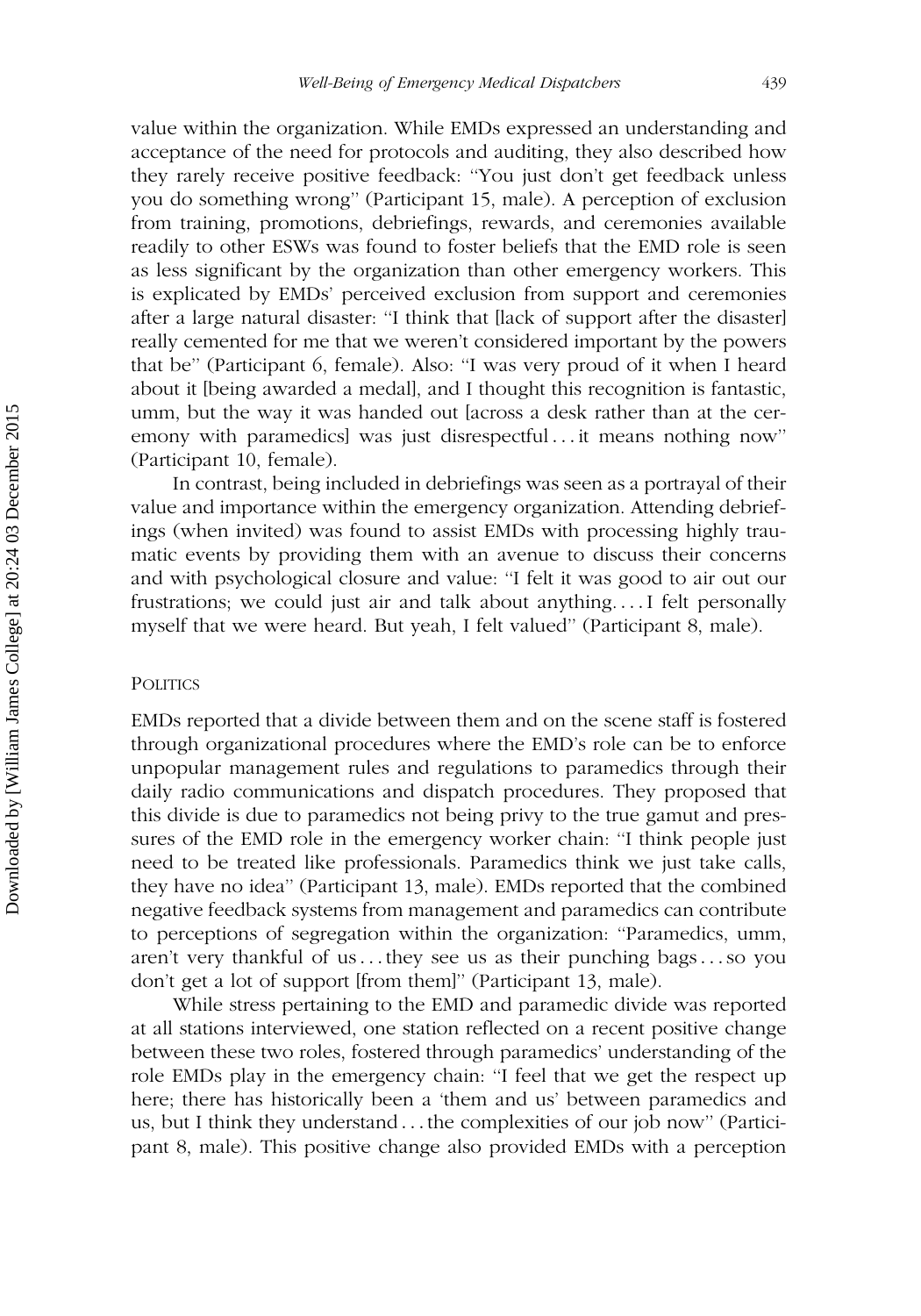that they had greater access to paramedics for information that brought forth closure on cases, as well as a perception of value for their contribution to the emergency worker team: ''We have that rapport [with paramedics] and we can ring them to ask about how was that job and how a job ended up. Especially for nasty jobs, so we've got that closure and they're able to move on'' (Participant 9, female).

### CULTURE OF COVERING UP

EMDs described their experience in this role as a ''big brother'' environment where they are directly answerable for every decision they make: ''Everything's taped, every key stroke is recorded ... and that in itself is very, umm, stressful for a person'' (Participant 10, female). Errors are subject to disciplinary consequences and potential litigation, and a perceived organizational culture of covering up was found to sometimes prohibit EMDs from asking for help with job-related uncertainties, needs for assistance, and stress. This perceived organizational culture can form barriers to help-seeking behaviors: ''They think that it shows they're weak and that they're not handling the job'' (Participant 5, female). An implicit workplace culture where EMDs are expected to "get over it" was perceived by some participants through behaviors of senior management. For example, after a severe natural disaster, ''They [management] just wanted to put it away. I don't think they really realized the impact it had on people'' (Participant 10, female).

#### Posttraumatic Growth

# COGNITIVE STRATEGIES

Participants reported that their daily work exposed them to others' trauma, which acted to increase their awareness of the fragility of life, challenging previous beliefs they had of the world. Adjustment to the role was narrated as being a catalyst to engage in processes such as effortful rumination and self-disclosure leading to growth. To cope with daily calls from people experiencing trauma and crisis, participants described how they used cognitive reappraisals to construct new narratives that hold meaning to them and assist them to make sense of their emotions, their role, and their relationship with the caller. Growth manifested in a number of ways, including a new and increased appreciation and value of their own lives and subsequent changes in behavior to embrace these new values. For example: ''Seeing what can happen in an instant, literally in an instant, I now travel quite a bit, [laughter] sorry kids the inheritance is gone! It just makes you realize how short a life can be, and to just make the most of it while you have it, while you have your health and are able to do things as well'' (Participant 7, female).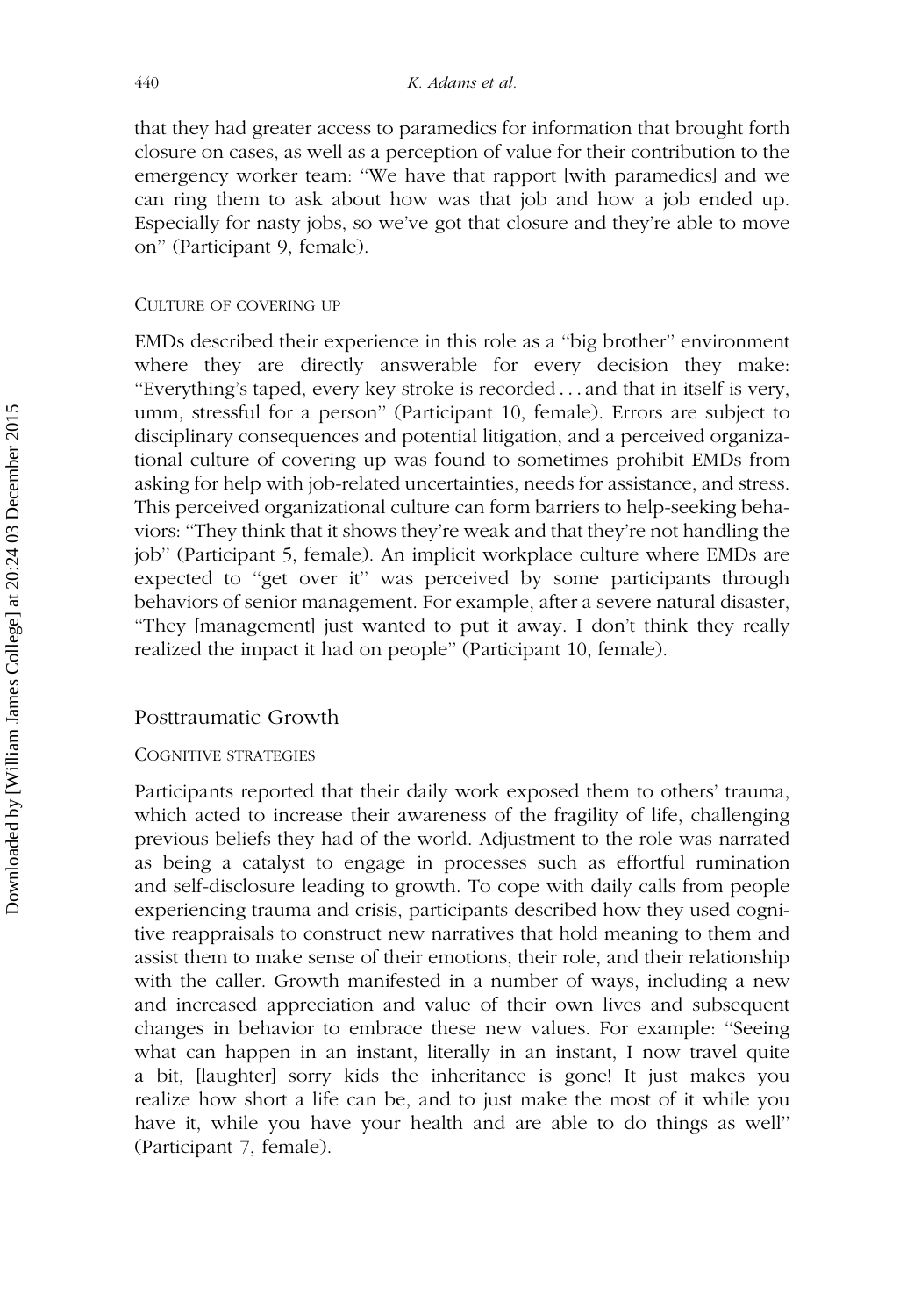#### SELF-CARE

New narratives formulated to assist with adapting to the role were strengthened and maintained through using strategies of self-care, support, humor, and self-reflection. This is depicted by Participant 2 (male) processing a new narrative for the previously quoted fatality of a child choking:

I couldn't help [the patient survive] with the best of my training, but you know for me I process it through my emotions, that that poor child [may have] helped other people along [through organ donation]. And that's how I have been able to deal with it ... and maybe I'm looking for something nice, maybe I need to see something nice, you know of what was a really, really sucky situation.

Many EMDs articulated their ability to construct new narratives that influence their behaviors and enhance well-being through self-care strategies to counteract the stresses of the job: ''I do a lot of meditation. I will release it and let it flow away and I have this very matter of fact approach. It took a while to develop it, but if I can't change it or have a direct impact on it, I don't worry about it'' (Participant 1, female). Self-care was also evident through the use of distraction techniques, and holidays were used as a reward providing rest and respite from work: ''On your days off you try and do things that are really nice, like go to dinner somewhere really nice, like go on a day trip, so you use your days off in a way to reward yourself for what you've just done for the past 4 days'' (Participant 6, female).

#### SUPPORT

While support was highlighted as an important aspect of their own ability to cope with the ongoing stress of the work, EMDs described using informal peer supports and family and friends: ''I get frustrated when things don't go right but, umm, my best way is talking to my peers... once I've verbalized my frustrations I'm okay'' (Participant 9, female). Also: ''My husband's good to talk to because he's a paramedic ... he can kind of relate'' (Participant 4, female). Connections with others who share this unique trauma work were found to provide a semblance of normalcy to their experiences and to help them process their emotions: ''When you talk to other people about it, you've shared with someone. You've heard what they think, they've heard what you think ... lightening the load'' (Participant 8, male).

#### **HUMOR**

Black humor was another aspect shared by peers to provide a collective camaraderie and a distraction technique to break negative cognitive fixations such as shock when witnessing trauma. For example, Participant 1 (female)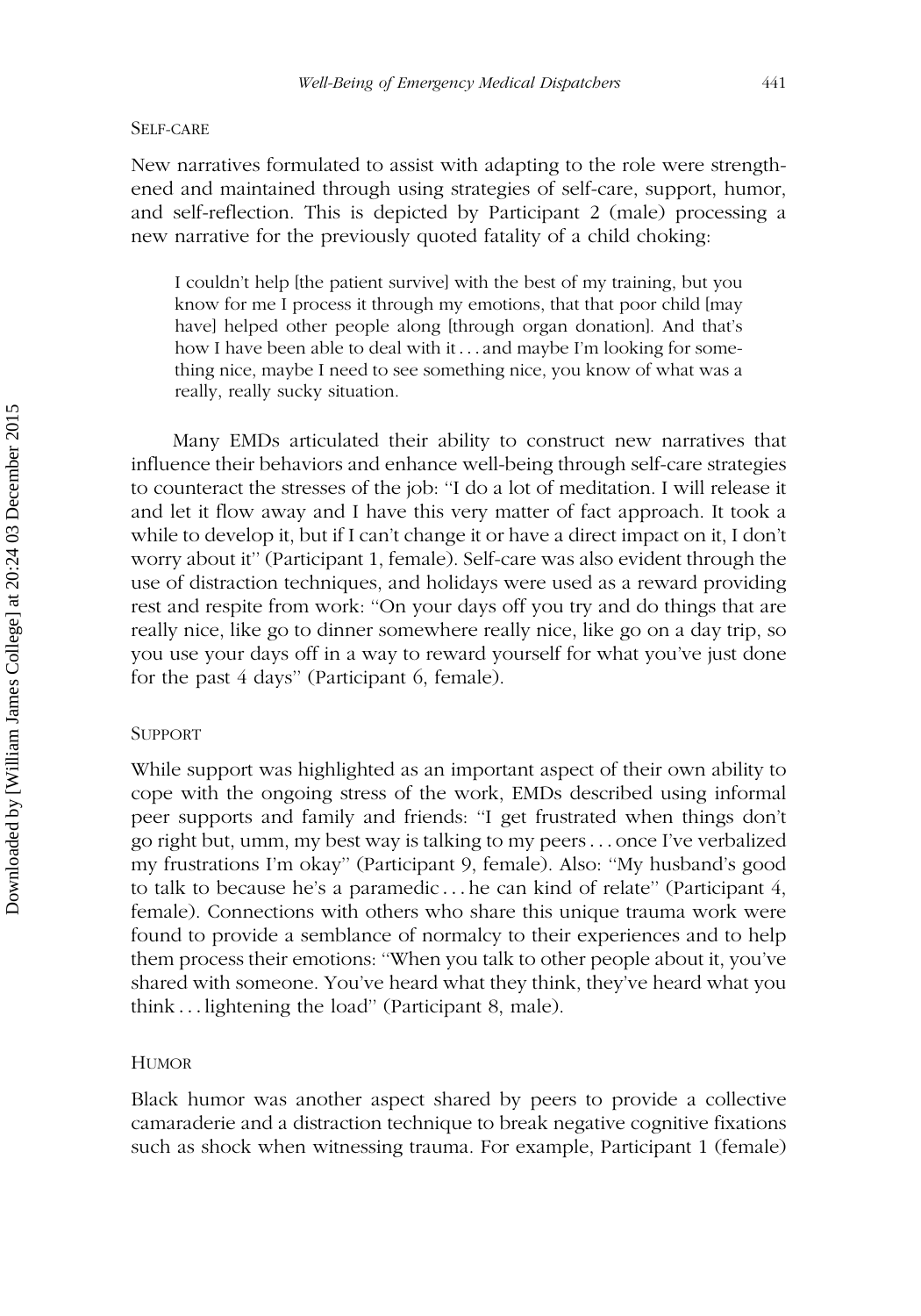said ''I think that's shared amongst the ambulance service, that dark humor, and it helps I guess to defuse situations.''

#### **ACCEPTANCE**

EMDs described how self-reflection processes can serve to identify their own vulnerability with their role and enable a deeper understanding and acceptance of these facets; for example, ''if you allowed all the trauma and emotion to get in, it would slowly get to you because every call has the ability to upset you'' (Participant 2, male). Self-reflection also provided participants with individual narratives that they used to accept the limits of their role. Participant 8 (male) said, ''We're doing the best we can and in many instances there won't be a good outcome. And I probably process that; that good or bad outcome—we've done what we can.'' Finding acceptance of the multitude of trauma and death they encounter was expressed as a difficult but essential process. For example: ''You get your kiddies drowning in the pool, which always get[s] to you, or your SIDS deaths, but you come to the realization that this is the industry I'm in, people are going to die. And babies get born'' (Participant 13, male).

# DISCUSSION

Our data indicated that substantial stress for EMDs was produced through both operational pressures and vicarious trauma. Negative impacts of organizational stress were seen as relating to policies, protocols, and experiences of a predominately negative feedback system from management, which can be further exacerbated through a perceived hierarchical division between paramedics and EMDs. This study also found that work-related trauma can become a catalyst for EMDs to experience posttraumatic growth.

# Operational Stress and Vicarious Trauma

Analogous with the "on the scene" emergency worker literature (e.g., Regehr et al., [2002](#page-18-0)), this research found that empathetic engagement, personal connections with the story and/or knowing the caller, can induce vicarious trauma for EMDs through an emotional provocation. As detailed by McCann and Pearlman ([1990\)](#page-18-0), vicarious trauma depicted in this sample was experienced through subsequent cognitive, emotional, and physical strains with ongoing difficulties and the spillover of stress into workplace and family life. Symptoms were experienced as intrusions, flashbacks, hyperarousal, avoidance, and physical signs of stress. Most EMDs reported that these symptoms eventually dissipated, but several expressed these as ongoing difficulties. EMDs' mental health was impacted by operational stressors of shift-work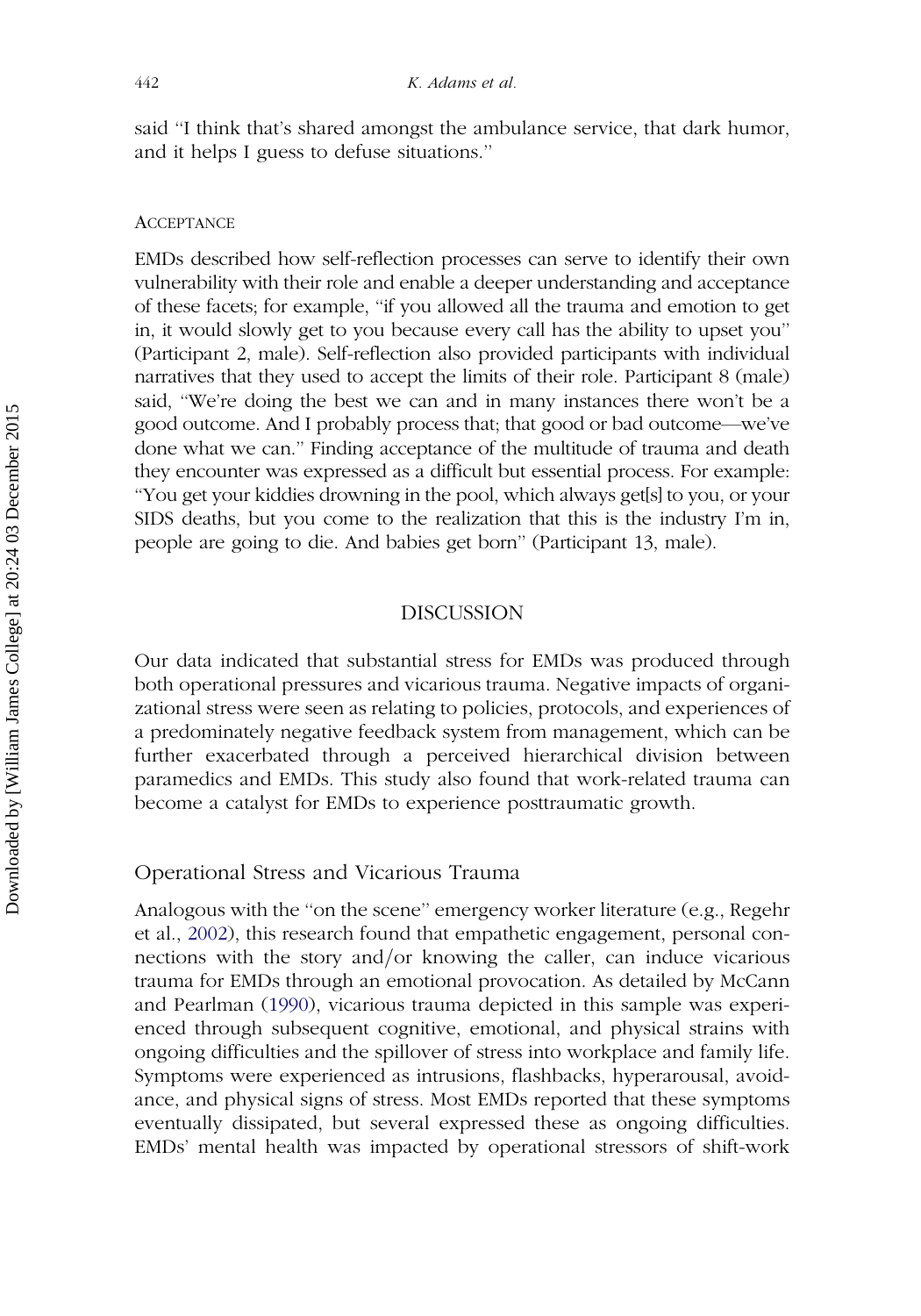fatigue, responsibility for callers' lives and crew safety, protocol adherence, and the lack of closure they receive regarding caller/patient outcomes.

Communication difficulties have been found to be one of the more stress-invoking operational aspects of this work (Forslund et al., [2004](#page-17-0)), and in this research EMDs described how they use visualization to bridge this gap. However, visualizing victims' descriptions of crisis can assimilate sensory systems to produce lasting memories where intrusive thoughts can follow (Pearlman & Saakvitine, [1995\)](#page-18-0). EMDs described how they used the caller as a tool to access essential operational needs for patient information, as their conduit to apply their first aid and safety instructions. To gain control of the caller, EMDs described how they bridge physical gaps by engaging in creative thought processes and form emotional connections to meet both the individual needs of the caller and their operational needs for information. This allows them to advocate for the health and safety of both the patient and the caller. However, once the paramedics arrive at the scene, this empathetic engagement must be instantly disconnected, as the EMD then needs to move on to answer the next incoming call, often never privy to knowing how each crisis ends. These facets of using visualization to address remote communication difficulties, the use of a third party for aid, and a lack of closure of cases were found to distinctly differentiate this group from other emergency workers. Narratives from this study detailed residual stress and heightened emotional responses after encountering experiences when a caller refused to help or was too emotive to help and the patient subsequently did not survive. These findings highlight that in addition to professional pressure EMDs have with being responsible for the lives of others, there is also a personal element of belief that they need to contain the crisis.

# Organizational Stress

While organizational procedures and protocols are an important requisite to protect the patient, the worker, and the organization, the enforcement of frequent auditing of telemedicine calls has the potential to create a predominately negative feedback system from the organization toward the telecommunications worker. When negative feedback is not counterbalanced by positive feedback, it can create perceptions of a dictatorial and uncaring workplace culture. Stress and hostilities from paramedics toward EMDs have been identified in previous ESW studies (e.g., Alexander & Klein, [2001](#page-17-0)). The current research identified how experiences of negative interactions from both paramedics and upper management can stimulate and uphold perceptions of EMDs that they are essentially undervalued by the organization as a whole, which subsequently increases the stress for those in this work role.

Organizational research illustrates how workplace well-being can be moderated by a number of fundamental elements, including demands in the workplace, levels of perceived control, support by the organization,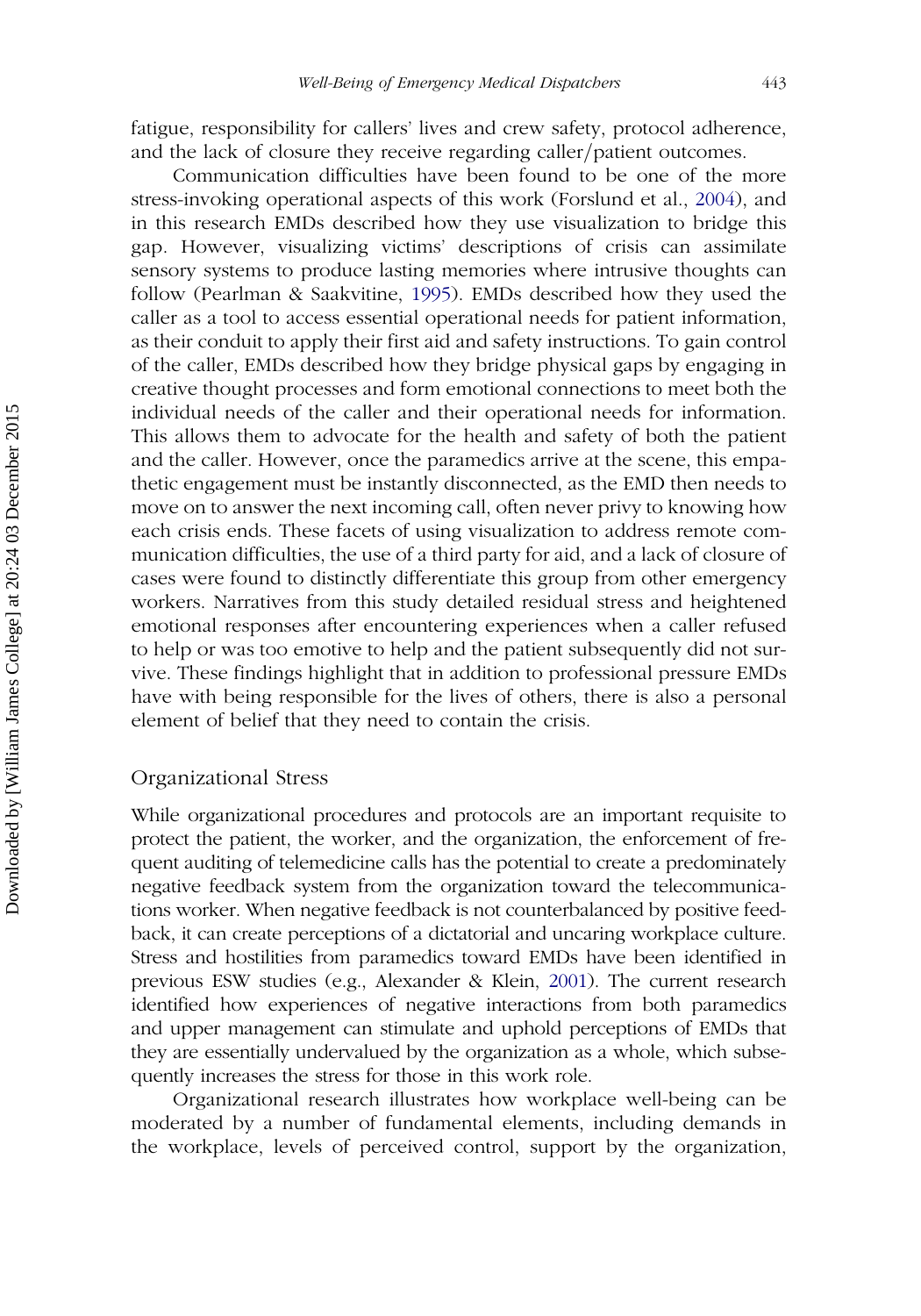relationships with others, and clarity with one's role in the organization (Weinberg & Cooper, [2012](#page-18-0)). The findings from this study indicate that although EMDs foster their own sense of self-worth for their work, organizational membership was negatively affected through perceptions of insufficient positive feedback and the absence of team cohesiveness between emergency worker roles. Validation of the EMDs' contribution within this role was found to be a significant moderator of their stress and well-being. For example, EMDs who had been invited to attend operational debriefings perceived this as management validating and acknowledging the importance of their role in the organization. These debriefings were found to provide them with an avenue to process psychological trauma associated with the crisis. However, if a participant had been excluded from such forums, organization activated psychological support after traumatic events, promotions, rewards, and ceremonies, this contributed to a sense of decreased value by the organization.

While a comprehensive staff support program was available for all emergency service workers, the overall narrative in this study reflected that EMDs perceived that their trauma is not considered equal to that of the paramedics, and thus they had largely decided not to seek out and use support services unless they experienced extreme trauma to the point they could not function on the job. Voicing and identifying feelings are known to assist with managing operational stress (Halpern, Maunder, Schwarts, & Gurevich, [2012\)](#page-17-0). EMDs in this sample instead often sought unofficial debriefings with colleagues or families to fulfill their need to process their stress; however, this highlights a potential risk of bringing trauma home to family members, who can then also be subjected to vicarious trauma (Regehr, [2005](#page-18-0)).

# Posttraumatic Growth

Despite the detailed depictions of daily stresses experienced by EMDs, there were also descriptions of increased psychological functioning in this sample. Lindstrom et al. (2011) propose that posttraumatic growth can only be present if previously held beliefs are challenged, providing the catalyst necessary to engage in processes such as rumination and self-disclosure. The EMDs in this study cited adjustment to the role as a catalytic period, with experiences of vicarious trauma described as a sequence of rumination and intrusive thoughts that were processed through the use of self-disclosure and selfreflections. These processes enabled new narratives to be formed, which assisted them to make sense of the unique world of trauma they experience, enhancing their awareness of the fragility of life and limits of good health. Hence, EMDs spoke of an increased sense of value for life and for their friends and family connections to be more richly embedded in their lives. These findings are consistent with Tedeschi and Calhoun's [\(1996](#page-18-0)) model of PTG, where alterations in self-perception, interpersonal relationships, and a changed philosophy of life are perceived as being beneficial to the individual.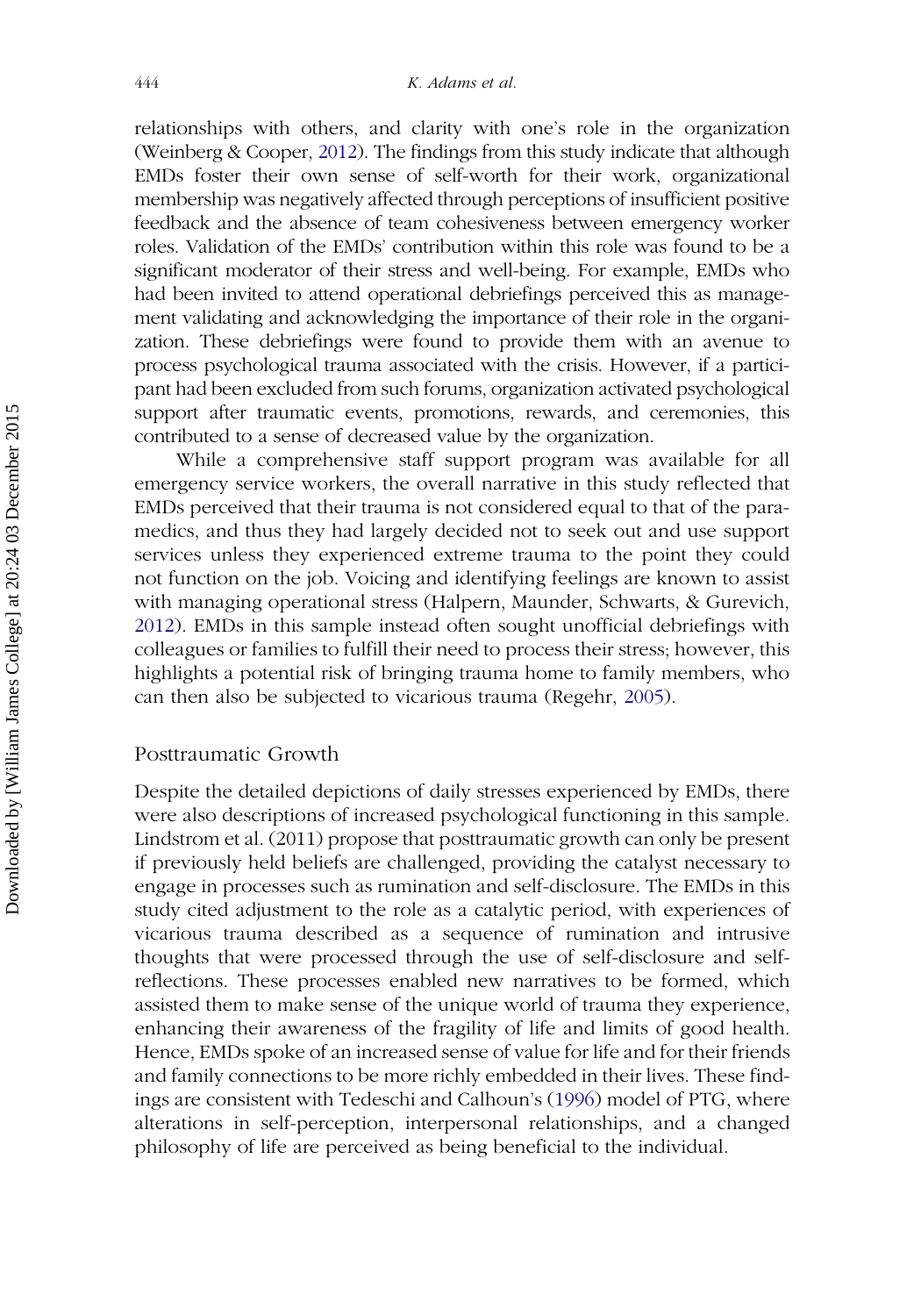# Limitations and Recommendations

Although this research involved a balanced representation of participants for this population, the results may not be generalizable to all EMD roles due to individual and group variability, cultural influences, and operational and organizational procedures. Future research utilizing a more structured design may seek to define potential variables and their influences on stress and well-being. Our results identified EMDs' susceptibility to vicarious traumatization and detailed a range of PTSD and trauma-related symptoms; however, it was outside the scope of this research to diagnose PTSD. This vulnerability to trauma, though, can be highlighted to medical and emergency organizations that use telecommunications services to ensure that procedures and services are put in place to address this problem. Although employee assistance and stress management programs have the capability to assist with vicarious traumatization, how an organization portrays its attitudes toward these programs can be influential to their success (Weinberg & Cooper, [2012\)](#page-18-0). The significance workers place on organizational attitudes toward their health and well-being should not be underrated, as this study identified that perceptions of a negative workplace culture toward EMDs can foster barriers to workplace support programs in addition to increasing stress and reducing well-being. The organization may make provisions for paramedics to observe the EMD communications room over several days to foster knowledge and understanding that may break down perceived barriers of value and division. The majority of EMDs cited considerable respect for paramedics and the work they do; if this could be reciprocated, it might effectively reduce workplace divides and encourage the sharing of information.

# Conclusion

The aim of this study was to provide an empirical understanding of the lived experiences of EMDs and examine ways in which this telemedicine role may impact on mental health and well-being. Despite a lack of physical and visual connections with the patient, results support that this role creates a platform of continuous and close proximity to others' trauma through auditory and emotional connections and that those in this role are susceptible to vicarious traumatization. While any call has the potential to become a traumatic experience, when EMDs lose control of the caller in the crisis, have a personal connection with the caller's story, or do not feel supported by the organization, traumatic reactions can be heightened and traumatic symptoms prolonged. This study also found that the vicarious trauma associated with this role can be a catalyst for positive change, with EMDs reporting posttraumatic growth. The EMDs in this sample described how they often form new narratives to enable them to cope both personally and professionally with daily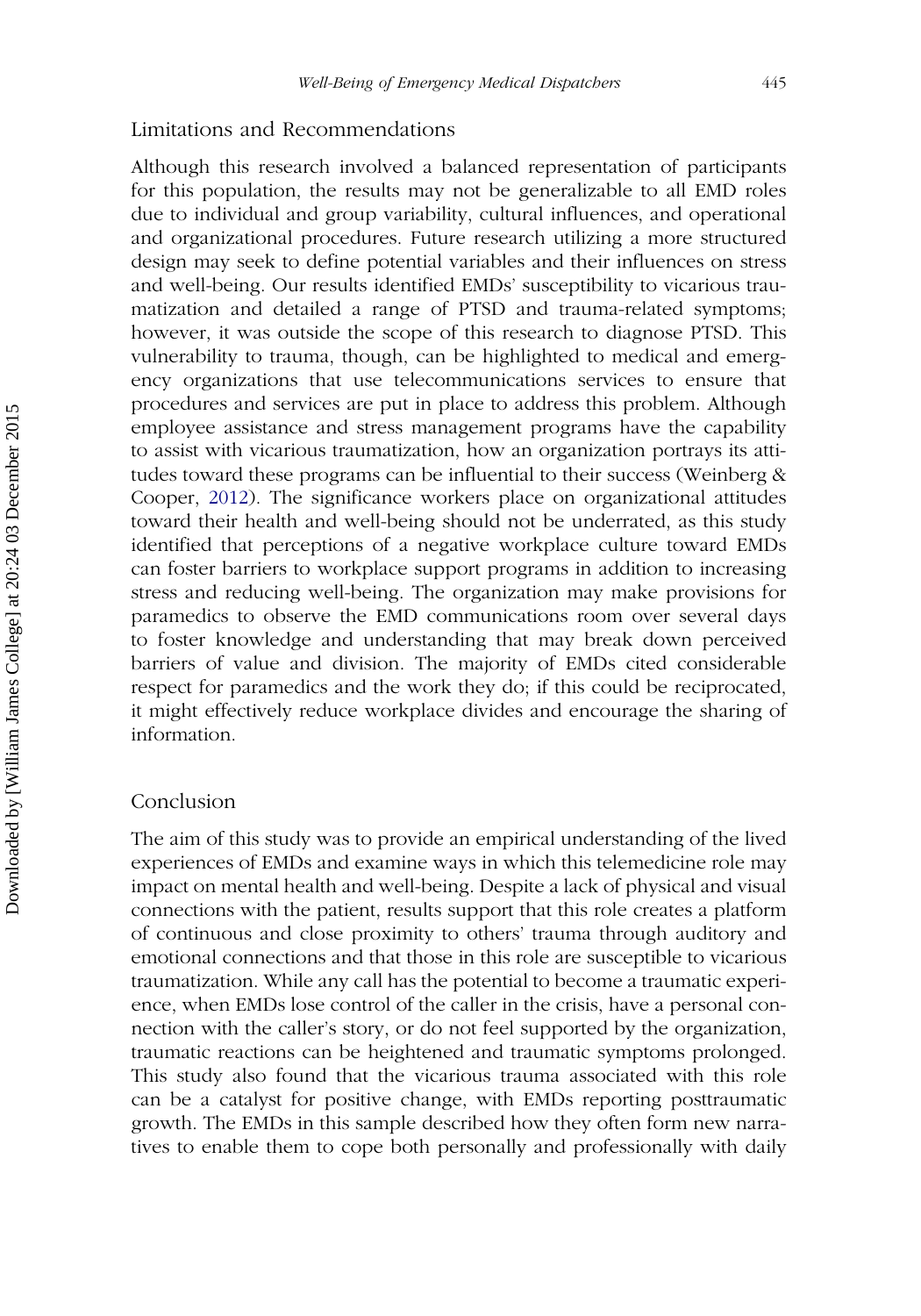<span id="page-17-0"></span>calls from people in crisis, which are strengthened and maintained through the use of support, humor, and acceptance. Experiences in the role can act as a catalyst for a reevaluation of life, the priorities and philosophies they have in life, and an appreciation for their relationships. This research also reported the first findings of PTG in this population. Organizational practices may hold the potential to increase the well-being of EMDs by fostering a culture of workplace inclusion, providing recognition and explicit valuing of those in the EMD role, and by ensuring that EMDs feel supported.

# ACKNOWLEDGMENTS

This research was conducted as part of the School of Psychology and Counselling, Queensland University of Technology.

#### **REFERENCES**

- Alexander, D. A., & Klein, S. (2001). Ambulance personnel and critical incidents: Impact of accident and emergency work on mental health and emotional well-being. British Journal of Psychiatry, 178, 76–81.
- American Psychiatric Association. (2013). Diagnostic and statistical manual of mental disorders (5th ed.). Arlington, VA: Author.
- Anshel, M. H., Umscheid, D., & Brinthaupt, T. M. (2012). Effect of a combined coping skills and wellness program on perceived stress and physical energy among police emergency dispatchers: An exploratory study. Journal of Police Criminology Psychology, 28, 1–14.
- Archer, F., Williams, B., Sofianopoulos, S., & Thompson, B. (2011). The exploration of physical fatigue, sleep and depression in paramedics: A pilot study. Australasian Journal of Paramedicine, 9, 1–33.
- Armstrong, D., Shakespeare-Finch, J., & Shochet, I. (2014). Predicting post-traumatic growth and post-traumatic stress in firefighters. Australian Journal of Psychology, 66, 38–46.
- Forslund, K., Kihlgren, A., & Kihlgren, M. (2004). Operators' experiences of emergency calls. Journal of Telemedicine and Telecare, 10, 290–298.
- Halpern, J., Maunder, R. G., Schwartz, B., & Gurevich, M. (2012). Identifying, describing and expressing emotions after critical incidents in paramedics. Journal of Tramatic Stress, 25, 111–114.
- Jenkins, S. R. (1997). Coping and social support among emergency dispatchers: Hurricane Andrew. Journal of Social Behavior and Personality, 12, 201–216.
- Kirby, R., Shakespeare-Finch, J., & Palk, G. R. (2011). Adaptive and maladaptive coping strategies predict posttrauma outcomes in ambulance personnel. Traumatology, 17, 25–34.
- Landridge, D. (2007). Phenomenological psychology: Theory, research and method. London, England: Pearsons.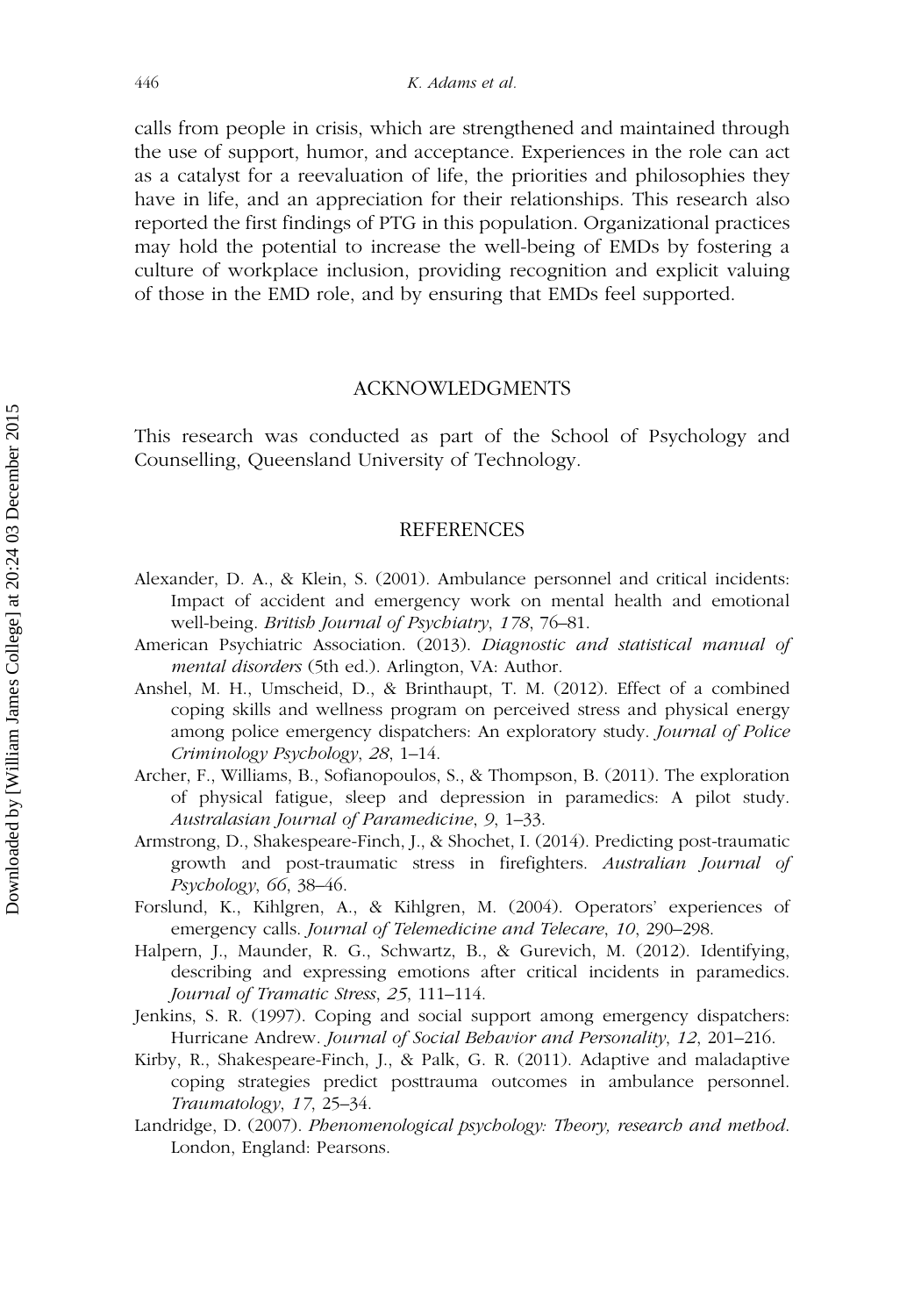- <span id="page-18-0"></span>Lindstrom, C. M., Cann, A., Calhoun, G., & Tedeschi, R. G. (2013). The relationship of core belief challenge, rumination, disclosure, and sociocultural elements to posttraumatic growth. Psychological Trauma: Theory, Research, Practice, and Policy, 5, 50–55.
- Mahony, K. L. (2001). Management and the creation of occupational stressors in an Australian and a UK ambulance service. Australian Health Review, 24, 135–145.
- McCann, L., & Pearlman, L. A. (1990). Psychological trauma and the adult survivor (Vol. 21). New York, NY: Brunner/Mazel.
- Miller, L. (1995). Tough guys: Psychotherapeutic strategies with law enforcement and emergency services personnel. Psychotherpy, 32, 592–601.
- Pearlman, L. A., & Saakvitine, K. W. (1995). Trauma and the therapist: Countertransference and vicarious traumatization in psychotherapy with incest survivors. New York, NY: Norton.
- Queensland Ambulance Service. (2012). Being a student emergency medical dispatcher: A true call in life. Retrieved from [http://www.ambulance.qdl.gov.au/](http://www.ambulance.qdl.gov.au/recruitment/pdf/Being-an-EMD.pdf) [recruitment/pdf/Being-an-EMD.pdf](http://www.ambulance.qdl.gov.au/recruitment/pdf/Being-an-EMD.pdf)
- Regehr, C. (2005). Bringing the trauma home: Spouses of paramedics. *Journal of Loss* & Trauma, 10, 97–114.
- Regehr, C., Goldberg, G., & Hughes, J. (2002). Explosure to human tragedy, empathy and trauma in ambulance paramedics. Australian Journal of Orthopsychiatry, 72, 505–513.
- Reid, K., Flowers, P., & Larkin, M. (2005). Exploring lived experience: An introduction to interpretative phenomenological analysis. The Psychologist, 18, 20–23.
- Rothwell, E., Ellington, L., Planalp, S., & Crouch, B. (2011). Exploring challenges to telehealth communication by specialists in poison information. Qualitative Health Research, 22, 67–75.
- Smith, J. A., Flowers, P., & Larkin, M. (2009). Interpretative phenomenological analysis: Theory, method and research. London, England: Sage.
- Spence, T. (2012, June). Queensland Emergency Operations Centre transition. Paper presented at AMBcom, Kedron, Australia.
- Tedeschi, R. G., & Calhoun, L. G. (1996). The Posttraumatic Growth Inventory: Measuring the positive legacy of trauma. Journal of Traumatic Stress, 9, 455–471.
- Weibel, L., Gabrion, I., Aussedat, M., & Kreutz, G. (2003). Work-related stress in an emergency medical dispatch center. Annals of Emergency Medicine, 41, 500-506.
- Weinberg, A., & Cooper, C. (2012). Stress in turbulent times. London, England: Palgrave Macmillan.

**Kaye Adams** served an extensive period in the military before moving to the field of psychology and research. She currently works as a provisional psychologist, focusing on trauma with youth, family violence, and youth detention.

**Jane Shakespeare-Finch** is an academic in the School of Psychology and Counselling at Queensland University of Technology, Brisbane, Australia. For nearly two decades, Jane has worked with emergency service personnel in the promotion of positive posttrauma outcomes and has also investigated the construction of trauma